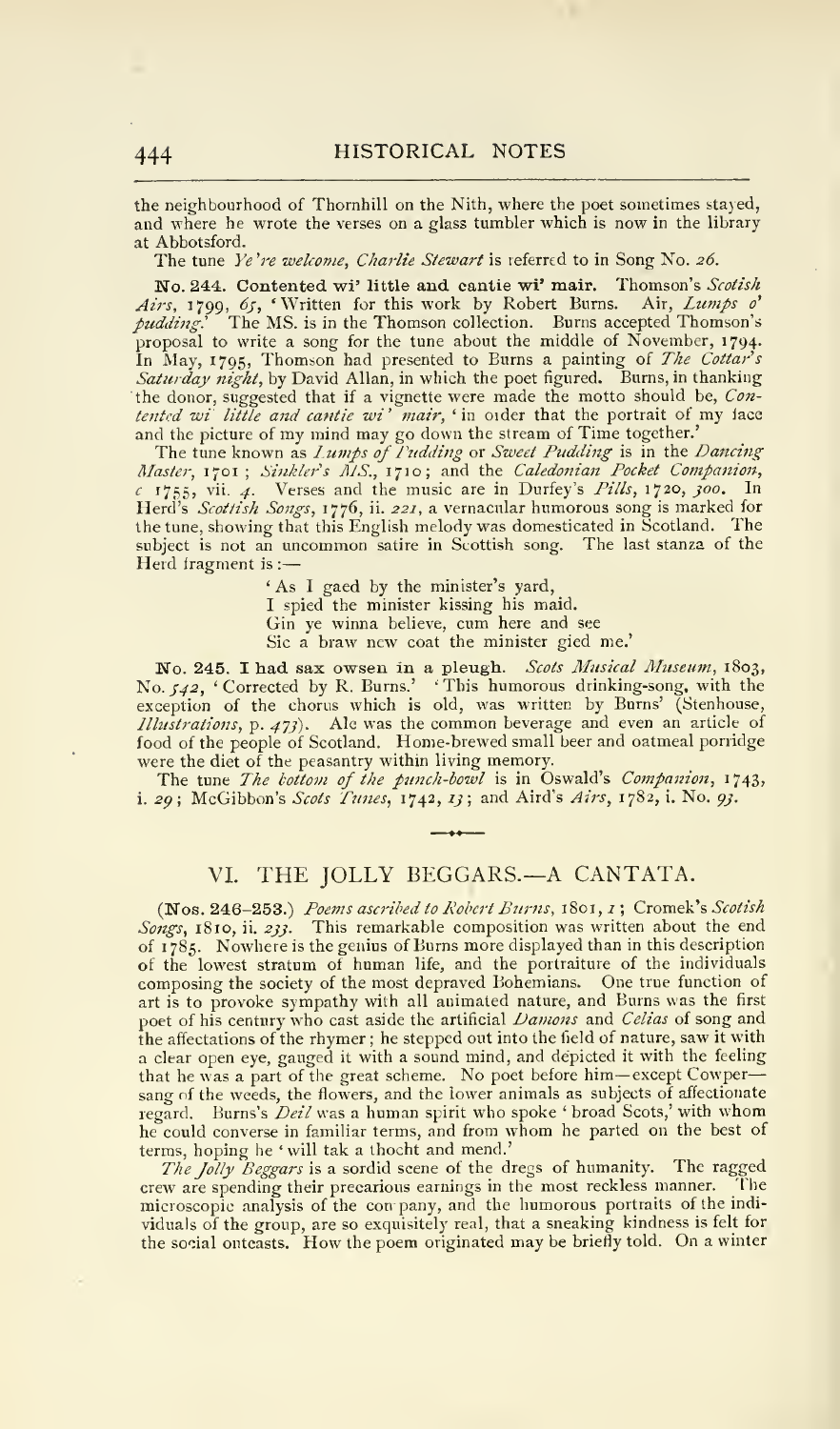night of 1785, Burns and two companions left the house of an innkeeper and brother rhymer—Johnie Dow—and made their way through Mauchline. They were passing the door of a small dingy public house, in a narrow street, kept<br>by a Mrs. Gibson, better known as *Poosie Nansy*, noted for entertaining and<br>lodging vagrants; her assistant in the business was a putative dan they ventured in and joined the company. They did not remain long, but quite long enough for Bums, who in <sup>a</sup> few days read to John Richmond -one of the three in the adventure —some verses on the subject, and shortly after- wards presented him with a portion of the manuscript. When finished the poem was given away, and so little did Burns think of it, that in a few years he had forgotten its existence. Only one reference to it is in his correspondence, and that in reply to an inquiry made in September, <sup>1</sup> 793, when George Thomson asked for a reading of the poem ; he had heard of it casually, perhaps through Richmond, who was then resident in Edinburgli. Burns replied, ' <sup>I</sup> have forgot the Cantata you allude to, as <sup>I</sup> kept no copy, and mdeed did not know that it was in existence ; however, <sup>I</sup> remember that none of the songs pleased myself, except the last, something about :

> 'Courts for cowards were erected, Churches built to please the priest.'

Nothing more was heard of *The Jolly Beggars* during the poet's lite, nor until<br>it appeared in a Glasgow *Chap-Book*, issued in 1799. The demand was so great, that the publisher reprinted it in 1801, in a thin octavo volume with other unpublished pieces, as 'Poems ascribed to Robert Burns the Ayrshire Poet, &c. In this volume, with The Jolly Beggars, appeared for the first time The Kirk's Alarm, The twa Herds, Holy Willie's Prayer, and some minor pieces. The extraordinary power displayed in these poems attracted the attention of Sir Walter Scott, who had the volume reprinted, and a few years later,<br>in the *Quarterly Review,* castigated both Dr. Currie and Cromek for refusing to publish *The Jolly Beggars*. The latter defended himself on moral grounds—<br>to protect the fame of Robert Burns, as he said—and to prove his sincerity in the cause of morality, he printed The Jolly Beggars in the appendix to his Scotish Songs! Our text is taken from the facsimile of Burns's MS., published in 1823.

Burns appears to have got the idea of The Jolly Beggars from a song of seven stanzas in the fourth volume of the *Tea-Table Miscellany*, entitled *The merry*<br>Beggars—of which there are six—a poet, a lawyer, a soldier, a courtier, a<br>fiddler, and a preacher. Each of the characters sings a stanza. The follows :

'I still am a merry gut-scraper, My heart never yet felt a qualm; Tho' poor, <sup>I</sup> can frolic and vapour, And sing any tune but a psalm.'

The verses are not devoid of merit. A copious assortment of canting and begging metrical literature are in the notes on the *Jolly Beggars*, in the ' Centenary edition ' of Burns. From what has been said it is obvious that Burns never intended to publish The Jolly Beggars. He, however, copied most of the songs into his Merry Muses.

No. 246. I am a son of Mars. The tune Soldier's Joy is in Joshua Campbell's *Reels,* 1778, 56; M<sup>e</sup>Glashan's *Scots Measures,* 1781*, 32*; and in<br>Aird's Airs, 1782, i. No. 109. It is still reprinted in modern collections of<br>popular music, and is a favourite with country fiddlers. I firs air played by a pitman in the parlour of a Northumbrian inn before <sup>1</sup> discovered it in print. One of the editors of Burns mistook the melody and brought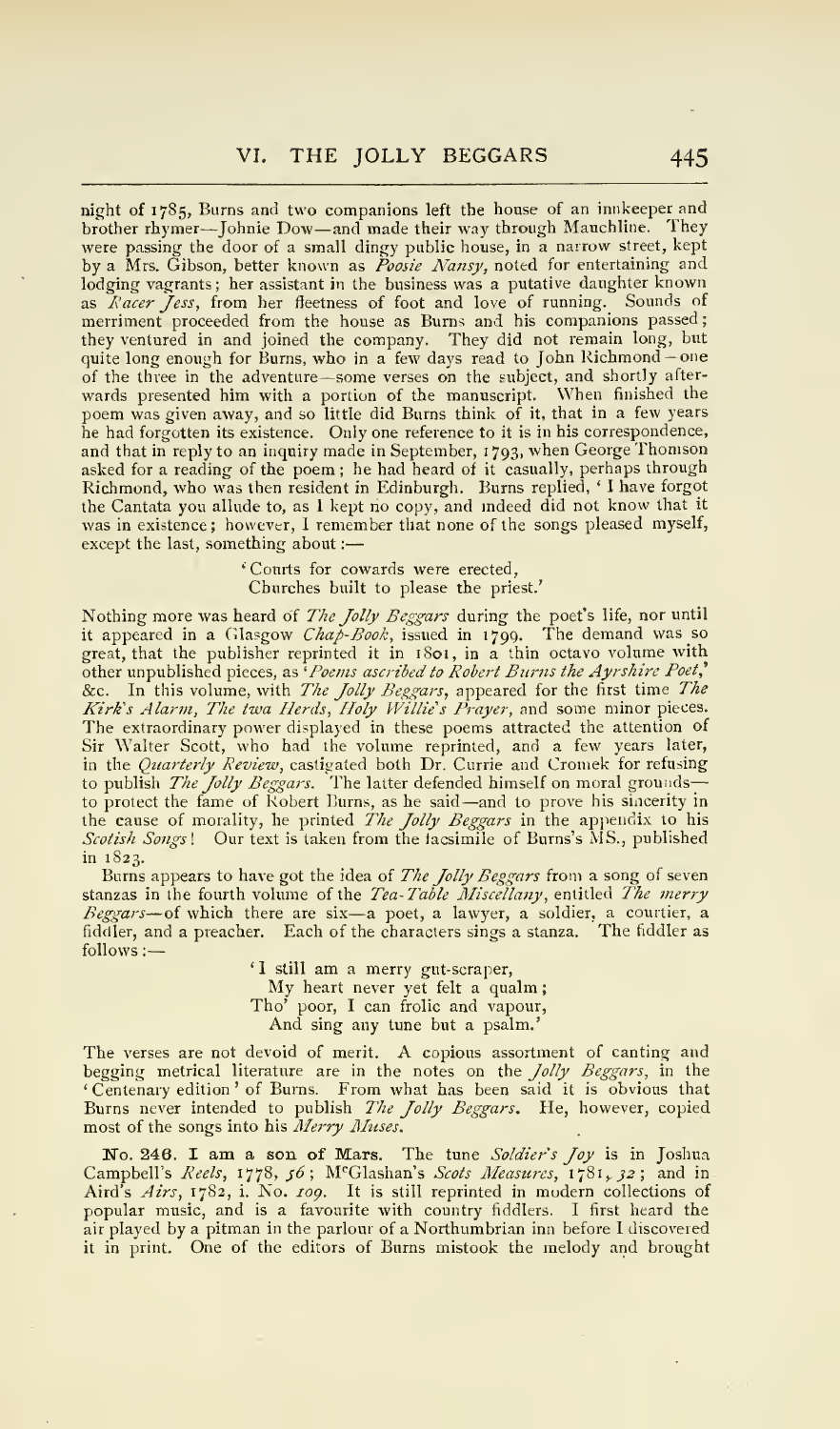a charge of carelessness against the poet in writing for particular tunes. The charge does not hold good; for the verses, 'I am a son of Mars,' have not until now been printed with the proper melody, and it fits the verses exactly.

No. 247. I once was a maid. Tune, Sodger Laddie. The verses are in<br>the Merry Muses or Crochallan Song Book. The music is in Atkinson's MS., 1694, and Sinkler's MS., 1710, entitled Northland ladie. A song in the Tea-Table Miscellany, partly by Ramsay, beginning, 'My soger laddie is over<br>the sea,' was reprinted with music in Watts's Musical Miscellany, 1731, vi. 110, and copied into the Orpheus Caledonius, 1733, No. 27. The music is also in Bremner's Reels, 1757, 22. During the eighteenth century the tune was very popular in Scotland, and often reprinted. In Stewart's Reels, 1761, 15, it is entitled Sailor laddie. Burns made a song with this title for The Jolly Beggars; probably he may have got the idea from the title of the tune in Stewart. In the version printed by Cromek, the third line of the second stanza of the Recitativo to the bard's song, a ' sailor ' instead of a fiddler is named.

No. 248. Sir Wisdom's a fool when he's fou. Tune, Auld Sir Symon. This English melody, assigned to the man of the cap and bells, is above three hundred years old, and is well known on both sides of the Border. Its title appears first in a Scottish collection with the song, Come, here's to the nymph that I love, in the Tea-Table Miscellany, 1724, and later in Herd's Scots Songs,<br>1769, 13, to Some say that kissing's a sin. It is the tune of the Elizabethan ballad *Ragged and torn*, and must necessarily be older than these verses.<br>Ritson considered it one of the 'Ancient ballads' referred to by Lanehan as<br>being in the bundle of Captain Cox, the Coventry mason. In the seventee a noted tavern-keeper who kept good liquor, and sampled it often himself.

' Says Old Symon the King, Says Old Symon the King, With his ale-dropt hose, and his malmsey nose, Sing hey ding, ding a ding ding.'

A political song with this chorus is in Loyal Songs, 1685, 149. The earliest copy of the music is in Musick's Recreation, 1652. The tune is also in Durfey's *Pills*, 1707, and in the 1719 edition, 111 143, set to a ballad<br>rather less coarse than usual for that remarkable collection. The music was published in a Scottish collection in Oswald's Companion, c. 1755, vii. 6, and in McGibbon's Scots Tunes, 1768, iv. 102. Two songs in the Merry Muses are directed to be sung to Auld Sir Symon the King.

No. 249. A Highland lad my love was born. Tune,  $\theta$ , an ye were dead, guidman. See note on Song No. 214. Stenhouse says he copied this tune from an old manuscript, which he does not, however, further specify.<br>A song of the kind was popular in Scotland at the Reformation, for it is<br>parodied in the *Gude and Godlie Ballads*, 1567, of which the following sta is a specimen :

' For our Gude-man in heaven dois ring,

In gloir and blis without ending,

Quhair Angellis singis ever Osan,

In laude and praise of our Gude-man.'

The first part of the tune resembles the second phrase of the Duke of Buccleuch's Tune, in the sixth edition of Apollo's Banquet, 1690, and complete in the Dancing Master, 1709. It is also in Macfarlane's MS., 1741; in Oswald's Companion, 1752, iv. 24, and McGlashan's Scots Measures, 1781, 7, entitled Watson's Scots Measure.